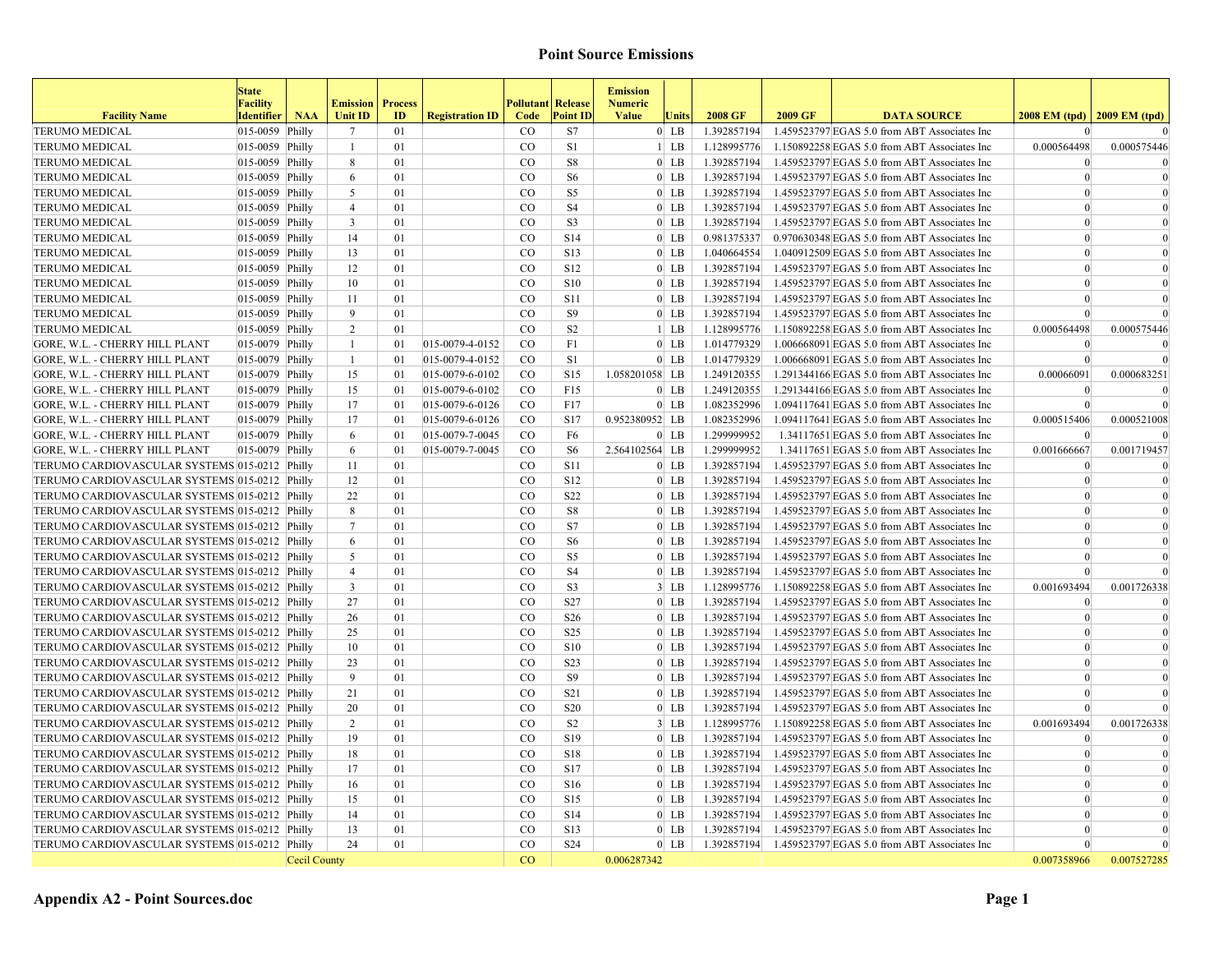| <b>Facility Name</b>                          | <b>State</b><br><b>Facility</b><br><b>Identifier</b> | <b>NAA</b>   | <b>Emission</b><br>Unit ID | <b>Process</b><br>ID | <b>Registration ID</b> | <b>Pollutant</b> Release<br>Code | <b>Point ID</b>  | <b>Emission</b><br><b>Numeric</b><br><b>Value</b> | Units   | 2008 GF     | 2009 GF | <b>DATA SOURCE</b>                                       | 2008 EM (tpd)   2009 EM (tpd) |             |
|-----------------------------------------------|------------------------------------------------------|--------------|----------------------------|----------------------|------------------------|----------------------------------|------------------|---------------------------------------------------|---------|-------------|---------|----------------------------------------------------------|-------------------------------|-------------|
| <b>TERUMO MEDICAL</b>                         | $ 015-0059 $ Philly                                  |              | 7                          | 01                   |                        | <b>NOX</b>                       | S7               |                                                   | $0$ LB  | 1.392857194 |         | 1.459523797 EGAS 5.0 from ABT Associates Inc             | $\Omega$                      |             |
| <b>TERUMO MEDICAL</b>                         | $ 015-0059 $ Philly                                  |              | $\mathbf{1}$               | 01                   |                        | <b>NOX</b>                       | S <sub>1</sub>   |                                                   | $1$ LB  | 1.128995776 |         | 1.150892258 EGAS 5.0 from ABT Associates Inc             | 0.000564498                   | 0.000575446 |
| <b>TERUMO MEDICAL</b>                         | $ 015-0059 $ Philly                                  |              | 8                          | 01                   |                        | <b>NOX</b>                       | $^{\rm S8}$      |                                                   | $0$ LB  | 1.392857194 |         | 1.459523797 EGAS 5.0 from ABT Associates Inc             | $\Omega$                      | $\Omega$    |
| <b>TERUMO MEDICAL</b>                         | $ 015-0059 $ Philly                                  |              | 6                          | 01                   |                        | <b>NOX</b>                       | S <sub>6</sub>   |                                                   | $0$ LB  | 1.392857194 |         | 1.459523797 EGAS 5.0 from ABT Associates Inc             | $\vert$ 0                     | $\Omega$    |
| <b>TERUMO MEDICAL</b>                         | $ 015-0059 $ Philly                                  |              | 5                          | 01                   |                        | <b>NOX</b>                       | S5               |                                                   | $0$ LB  | 1.392857194 |         | 1.459523797 EGAS 5.0 from ABT Associates Inc             | $\Omega$                      | $\Omega$    |
| <b>TERUMO MEDICAL</b>                         | $ 015-0059 $ Philly                                  |              | $\overline{4}$             | 01                   |                        | <b>NOX</b>                       | S <sub>4</sub>   |                                                   | $0$ LB  | 1.392857194 |         | 1.459523797 EGAS 5.0 from ABT Associates Inc             | $\theta$                      | $\theta$    |
| <b>TERUMO MEDICAL</b>                         | $ 015-0059 $ Philly                                  |              | $\mathbf{3}$               | 01                   |                        | <b>NOX</b>                       | S3               |                                                   | $0$ LB  | 1.392857194 |         | 1.459523797 EGAS 5.0 from ABT Associates Inc             | $\Omega$                      | $\Omega$    |
| <b>TERUMO MEDICAL</b>                         | $ 015-0059 $ Philly                                  |              | 14                         | 01                   |                        | <b>NOX</b>                       | S14              |                                                   | $0$ LB  | 0.981375337 |         | 0.970630348 EGAS 5.0 from ABT Associates Inc             | $\vert$ 0                     | $\Omega$    |
| <b>TERUMO MEDICAL</b>                         | $ 015-0059 $ Philly                                  |              | 13                         | 01                   |                        | <b>NOX</b>                       | S13              |                                                   | $0$ LB  | 1.040664554 |         | 1.040912509 EGAS 5.0 from ABT Associates Inc             | $\vert$ 0                     | $\Omega$    |
| <b>TERUMO MEDICAL</b>                         | $ 015-0059 $ Philly                                  |              | 12                         | 01                   |                        | <b>NOX</b>                       | S <sub>12</sub>  |                                                   | $0$ LB  | 1.392857194 |         | 1.459523797 EGAS 5.0 from ABT Associates Inc             | $\vert$ 0                     | $\theta$    |
| <b>TERUMO MEDICAL</b>                         | $ 015-0059 $ Philly                                  |              | 10                         | 01                   |                        | <b>NOX</b>                       | <b>S10</b>       |                                                   | $0$ LB  | 1.392857194 |         | 1.459523797 EGAS 5.0 from ABT Associates Inc             | $\Omega$                      | $\Omega$    |
| <b>TERUMO MEDICAL</b>                         | $ 015-0059 $ Philly                                  |              | 11                         | 01                   |                        | <b>NOX</b>                       | <b>S11</b>       |                                                   | $0$ LB  | 1.392857194 |         | 1.459523797 EGAS 5.0 from ABT Associates Inc             | $\theta$                      |             |
| <b>TERUMO MEDICAL</b>                         | $ 015-0059 $ Philly                                  |              | 9                          | 01                   |                        | <b>NOX</b>                       | S9               |                                                   | $0$ LB  | 1.392857194 |         | 1.459523797 EGAS 5.0 from ABT Associates Inc             | $\theta$                      |             |
| <b>TERUMO MEDICAL</b>                         | $ 015-0059 $ Philly                                  |              | $\overline{2}$             | 01                   |                        | <b>NOX</b>                       | S <sub>2</sub>   |                                                   | $1$ LB  | 1.128995776 |         | 1.150892258 EGAS 5.0 from ABT Associates Inc             | 0.000564498                   | 0.000575446 |
| <b>GORE, W.L. - CHERRY HILL PLANT</b>         | 015-0079 Philly                                      |              | $\mathbf{1}$               | 01                   | 015-0079-4-0152        | <b>NOX</b>                       | F1               |                                                   | $0$ LB  | 1.014779329 |         | 1.006668091 EGAS 5.0 from ABT Associates Inc             | $\theta$                      |             |
| <b>GORE, W.L. - CHERRY HILL PLANT</b>         | $ 015-0079 $ Philly                                  |              | $\mathbf{1}$               | 01                   | 015-0079-4-0152        | <b>NOX</b>                       | S1               |                                                   | $0$ LB  | 1.014779329 |         | 1.006668091 EGAS 5.0 from ABT Associates Inc             | $\vert$ 0                     | $\Omega$    |
| <b>GORE, W.L. - CHERRY HILL PLANT</b>         | $ 015-0079 $ Philly                                  |              | 15                         | 01                   | 015-0079-6-0102        | <b>NOX</b>                       | S <sub>15</sub>  | 4.232804233 LB                                    |         | 1.249120355 |         | 1.291344166 EGAS 5.0 from ABT Associates Inc             | 0.002643641                   | 0.002733004 |
| <b>GORE, W.L. - CHERRY HILL PLANT</b>         | $ 015-0079 $ Philly                                  |              | 15                         | 01                   | 015-0079-6-0102        | <b>NOX</b>                       | F15              |                                                   | $0$ LB  | 1.249120355 |         | 1.291344166 EGAS 5.0 from ABT Associates Inc             | $\Omega$                      | ſ           |
| GORE, W.L. - CHERRY HILL PLANT                | $ 015-0079 $ Philly                                  |              | 17                         | 01                   | 015-0079-6-0126        | <b>NOX</b>                       | F17              |                                                   | $0$ LB  | 1.082352996 |         | 1.094117641 EGAS 5.0 from ABT Associates Inc             | $\Omega$                      |             |
| GORE, W.L. - CHERRY HILL PLANT                | $ 015-0079 $ Philly                                  |              | 17                         | 01                   | $ 015-0079-6-0126 $    | <b>NOX</b>                       | S17              | 6.666666667 LB                                    |         | 1.082352996 |         | 1.094117641 EGAS 5.0 from ABT Associates Inc             | 0.003607843                   | 0.003647059 |
| <b>GORE, W.L. - CHERRY HILL PLANT</b>         | $ 015-0079 $ Philly                                  |              | 6                          | 01                   | 015-0079-7-0045        | <b>NOX</b>                       | F <sub>6</sub>   |                                                   | $0$ LB  | 1.299999952 |         | 1.34117651 EGAS 5.0 from ABT Associates Inc              |                               |             |
| <b>GORE, W.L. - CHERRY HILL PLANT</b>         | $ 015-0079 $ Philly                                  |              | 6                          | 01                   | 015-0079-7-0045        | <b>NOX</b>                       | S <sub>6</sub>   | 15.38461538 LB                                    |         | 1.299999952 |         | 1.34117651 EGAS 5.0 from ABT Associates Inc              | 0.01                          | 0.010316742 |
| TERUMO CARDIOVASCULAR SYSTEMS 015-0212 Philly |                                                      |              | 11                         | 01                   |                        | <b>NOX</b>                       | <b>S11</b>       |                                                   | $0$ LB  | 1.392857194 |         | 1.459523797 EGAS 5.0 from ABT Associates Inc             | $\vert 0 \vert$               | $\epsilon$  |
| TERUMO CARDIOVASCULAR SYSTEMS 015-0212 Philly |                                                      |              | 12                         | 01                   |                        | <b>NOX</b>                       | S <sub>12</sub>  |                                                   | $0$ LB  | 1.392857194 |         | 1.459523797 EGAS 5.0 from ABT Associates Inc             | $\vert$ 0                     | $\Omega$    |
| TERUMO CARDIOVASCULAR SYSTEMS 015-0212 Philly |                                                      |              | 22                         | 01                   |                        | <b>NOX</b>                       | S <sub>22</sub>  |                                                   | $0$ LB  | 1.392857194 |         | 1.459523797 EGAS 5.0 from ABT Associates Inc             | $\vert$ 0                     | $\Omega$    |
| TERUMO CARDIOVASCULAR SYSTEMS 015-0212 Philly |                                                      |              | 8                          | 01                   |                        | <b>NOX</b>                       | S8               |                                                   | $0$ LB  | 1.392857194 |         | 1.459523797 EGAS 5.0 from ABT Associates Inc             | $\vert$ 0                     | $\Omega$    |
| TERUMO CARDIOVASCULAR SYSTEMS 015-0212 Philly |                                                      |              | $\tau$                     | 01                   |                        | <b>NOX</b>                       | S7               |                                                   | $0$ I.B | 1.392857194 |         | 1.459523797 EGAS 5.0 from ABT Associates Inc             | $\Omega$                      | $\Omega$    |
| TERUMO CARDIOVASCULAR SYSTEMS 015-0212 Philly |                                                      |              | 6                          | 01                   |                        | <b>NOX</b>                       | S <sub>6</sub>   |                                                   | $0$ LB  | 1.392857194 |         | 1.459523797 EGAS 5.0 from ABT Associates Inc             | $\theta$                      |             |
| TERUMO CARDIOVASCULAR SYSTEMS 015-0212 Philly |                                                      |              | 5                          | 01                   |                        | <b>NOX</b>                       | S5               |                                                   | $0$ LB  | 1.392857194 |         | 1.459523797 EGAS 5.0 from ABT Associates Inc             | $\theta$                      | $\Omega$    |
| TERUMO CARDIOVASCULAR SYSTEMS 015-0212 Philly |                                                      |              | $\overline{4}$             | 01                   |                        | <b>NOX</b>                       | S <sub>4</sub>   |                                                   | $0$ LB  | 1.392857194 |         | 1.459523797 EGAS 5.0 from ABT Associates Inc             | $\Omega$                      |             |
| TERUMO CARDIOVASCULAR SYSTEMS 015-0212 Philly |                                                      |              | 3                          | 01                   |                        | <b>NOX</b>                       | S <sub>3</sub>   |                                                   | $3 $ LB | 1.128995776 |         | 1.150892258 EGAS 5.0 from ABT Associates Inc             | 0.001693494                   | 0.001726338 |
| TERUMO CARDIOVASCULAR SYSTEMS 015-0212 Philly |                                                      |              | 27                         | 01                   |                        | <b>NOX</b>                       | S27              |                                                   | $0$ LB  | 1.392857194 |         | 1.459523797 EGAS 5.0 from ABT Associates Inc             | $\vert 0 \vert$               | $\theta$    |
| TERUMO CARDIOVASCULAR SYSTEMS 015-0212 Philly |                                                      |              | 26                         | 01                   |                        | <b>NOX</b>                       | S <sub>26</sub>  |                                                   | $0$ LB  | 1.392857194 |         | 1.459523797 EGAS 5.0 from ABT Associates Inc             | $\vert 0 \vert$               | $\Omega$    |
| TERUMO CARDIOVASCULAR SYSTEMS 015-0212 Philly |                                                      |              | 25                         | 01                   |                        | <b>NOX</b>                       | S <sub>25</sub>  |                                                   | $0$ LB  | 1.392857194 |         | 1.459523797 EGAS 5.0 from ABT Associates Inc             | $\theta$                      | $\Omega$    |
| TERUMO CARDIOVASCULAR SYSTEMS 015-0212 Philly |                                                      |              | 10                         | 01                   |                        | <b>NOX</b>                       | <b>S10</b>       |                                                   | $0$ LB  | 1.392857194 |         | 1.459523797 EGAS 5.0 from ABT Associates Inc             | $\theta$                      | $\Omega$    |
| TERUMO CARDIOVASCULAR SYSTEMS 015-0212 Philly |                                                      |              | 23                         | 01                   |                        | <b>NOX</b>                       | S <sub>2</sub> 3 |                                                   | $0$ LB  | 1.392857194 |         | 1.459523797 EGAS 5.0 from ABT Associates Inc             | $\vert$ 0                     | $\theta$    |
| TERUMO CARDIOVASCULAR SYSTEMS 015-0212 Philly |                                                      |              | 9                          | 01                   |                        | <b>NOX</b>                       | <b>S9</b>        |                                                   | $0$ LB  | 1.392857194 |         | 1.459523797 EGAS 5.0 from ABT Associates Inc             | $\Omega$                      | $\Omega$    |
| TERUMO CARDIOVASCULAR SYSTEMS 015-0212 Philly |                                                      |              | 21                         | 01                   |                        | <b>NOX</b>                       | S21              |                                                   | $0$ LB  | 1.392857194 |         | 1.459523797 EGAS 5.0 from ABT Associates Inc             | $\Omega$                      | $\Omega$    |
| TERUMO CARDIOVASCULAR SYSTEMS 015-0212 Philly |                                                      |              | 20                         | 01                   |                        | <b>NOX</b>                       | <b>S20</b>       |                                                   | $0$ LB  | 1.392857194 |         | 1.459523797 EGAS 5.0 from ABT Associates Inc             | $\vert$ 0                     |             |
| TERUMO CARDIOVASCULAR SYSTEMS 015-0212 Philly |                                                      |              | $\overline{2}$             | 01                   |                        | <b>NOX</b>                       | S <sub>2</sub>   |                                                   | $3$ LB  | 1.128995776 |         | 1.150892258 EGAS 5.0 from ABT Associates Inc             | 0.001693494                   | 0.001726338 |
| TERUMO CARDIOVASCULAR SYSTEMS 015-0212 Philly |                                                      |              | 19                         | 01                   |                        | NOX                              | S <sub>19</sub>  |                                                   | $0$ LB  | 1.392857194 |         | 1.459523797 EGAS 5.0 from ABT Associates Inc             | $\vert$ 0                     | $\Omega$    |
| TERUMO CARDIOVASCULAR SYSTEMS 015-0212 Philly |                                                      |              | 18                         | 01                   |                        | <b>NOX</b>                       | <b>S18</b>       |                                                   | $0$ LB  | 1.392857194 |         | 1.459523797 EGAS 5.0 from ABT Associates Inc             | $\vert$ 0                     | $\Omega$    |
| TERUMO CARDIOVASCULAR SYSTEMS 015-0212 Philly |                                                      |              | 17                         | 01                   |                        | NOX                              | S17              |                                                   | $0$ LB  | 1.392857194 |         | 1.459523797 EGAS 5.0 from ABT Associates Inc             | $\theta$                      |             |
| TERUMO CARDIOVASCULAR SYSTEMS 015-0212 Philly |                                                      |              | 16                         | 01                   |                        | <b>NOX</b>                       | S <sub>16</sub>  |                                                   | $0$ LB  | 1.392857194 |         | 1.459523797 EGAS 5.0 from ABT Associates Inc             | $\vert$ 0                     | $\Omega$    |
| TERUMO CARDIOVASCULAR SYSTEMS 015-0212 Philly |                                                      |              | 15                         | 01                   |                        | <b>NOX</b>                       | S <sub>15</sub>  |                                                   | $0$ LB  | 1.392857194 |         | 1.459523797 EGAS 5.0 from ABT Associates Inc             | $\vert$ 0                     | $\Omega$    |
| TERUMO CARDIOVASCULAR SYSTEMS 015-0212 Philly |                                                      |              | 14                         | 01                   |                        | <b>NOX</b>                       | S <sub>14</sub>  |                                                   | $0$ LB  | 1.392857194 |         | 1.459523797 EGAS 5.0 from ABT Associates Inc             | $\vert$ 0                     | $\Omega$    |
| TERUMO CARDIOVASCULAR SYSTEMS 015-0212 Philly |                                                      |              | 13                         | 01                   |                        | <b>NOX</b>                       | S <sub>13</sub>  |                                                   | $0$ LB  | 1.392857194 |         | 1.459523797 EGAS 5.0 from ABT Associates Inc             | $\vert$ 0                     |             |
| TERUMO CARDIOVASCULAR SYSTEMS 015-0212 Philly |                                                      |              | 24                         | 01                   |                        | <b>NOX</b>                       | S <sub>24</sub>  |                                                   | $0$ LB  |             |         | 1.392857194 1.459523797 EGAS 5.0 from ABT Associates Inc | $\vert$ 0                     | $\Omega$    |
|                                               |                                                      | Cecil County |                            |                      |                        | <b>NOX</b>                       |                  | 0.017142043                                       |         |             |         |                                                          | 0.020767467                   | 0.021300374 |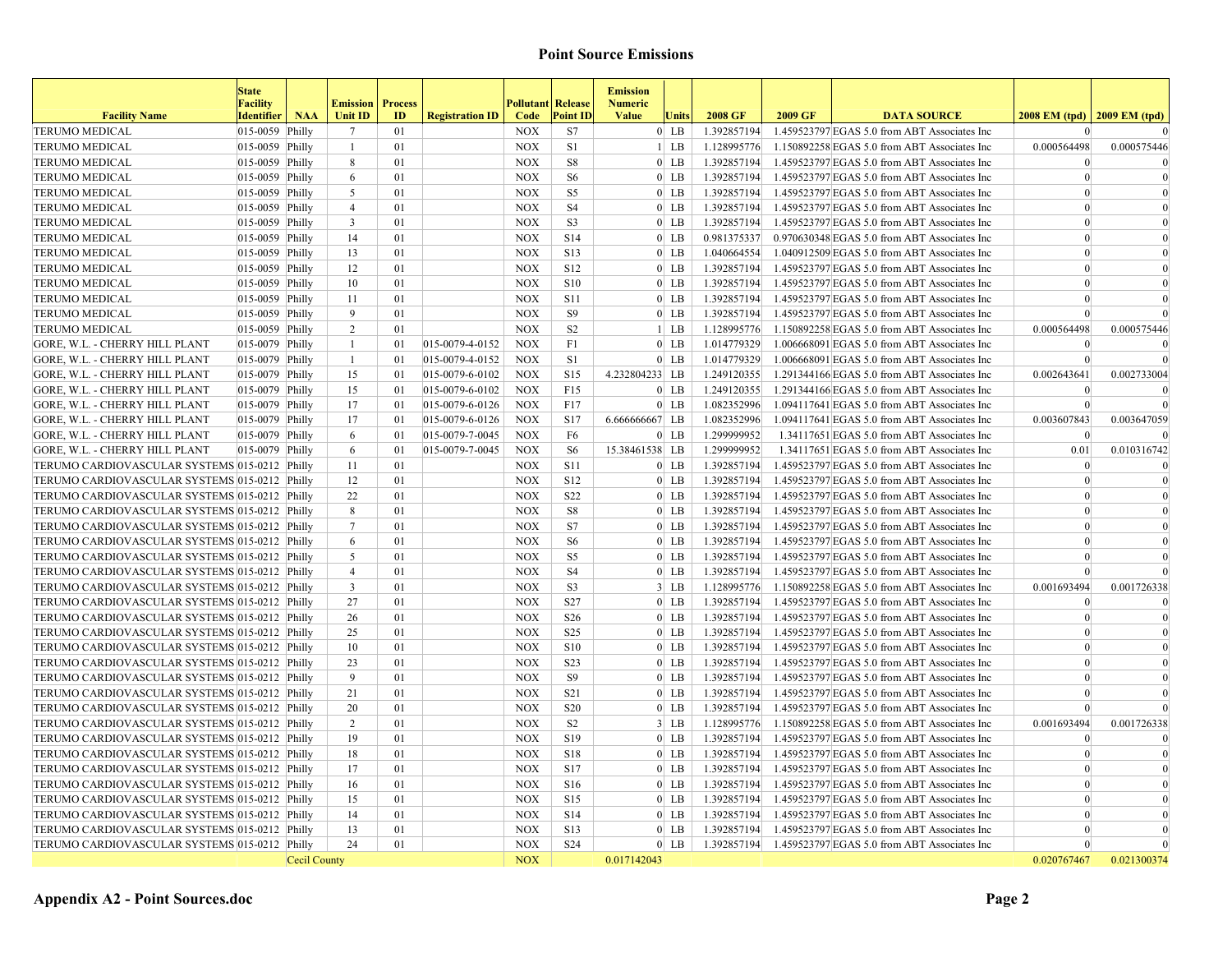| <b>Facility Name</b>                          | <b>State</b><br><b>Facility</b><br><b>Identifier</b> | <b>NAA</b> | <b>Emission</b><br>Unit ID | <b>Process</b> | <b>Registration ID</b> | <b>Pollutant Release</b> | <b>Point ID</b>  | <b>Emission</b><br><b>Numeric</b><br><b>Value</b> | Units   | 2008 GF     | 2009 GF | <b>DATA SOURCE</b>                           | 2008 EM (tpd) 2009 EM (tpd) |                  |
|-----------------------------------------------|------------------------------------------------------|------------|----------------------------|----------------|------------------------|--------------------------|------------------|---------------------------------------------------|---------|-------------|---------|----------------------------------------------|-----------------------------|------------------|
|                                               |                                                      |            |                            | ID             |                        | Code                     |                  |                                                   |         |             |         |                                              |                             |                  |
| <b>TERUMO MEDICAL</b>                         | $ 015-0059 $ Philly                                  |            | 10                         | 01             |                        | <b>VOC</b>               | <b>S10</b>       |                                                   | $1$ LB  | 1.392857194 |         | 1.459523797 EGAS 5.0 from ABT Associates Inc | 0.000696429                 | 0.000729762      |
| <b>TERUMO MEDICAL</b>                         | $ 015-0059 $ Philly                                  |            | 11                         | 01             |                        | <b>VOC</b>               | <b>S11</b>       |                                                   | $0$ LB  | 1.392857194 |         | 1.459523797 EGAS 5.0 from ABT Associates Inc | $\vert 0 \vert$             | $\Omega$         |
| <b>TERUMO MEDICAL</b>                         | $ 015-0059 $ Philly                                  |            | 12                         | 01             |                        | <b>VOC</b>               | S <sub>12</sub>  |                                                   | $0$ LB  | 1.392857194 |         | 1.459523797 EGAS 5.0 from ABT Associates Inc | $\vert 0 \vert$             | $\vert 0 \vert$  |
| <b>TERUMO MEDICAL</b>                         | $ 015-0059 $ Philly                                  |            | 13                         | 01             |                        | <b>VOC</b>               | S13              |                                                   | $0$ LB  | 1.040664554 |         | 1.040912509 EGAS 5.0 from ABT Associates Inc |                             |                  |
| TERUMO MEDICAL                                | $ 015-0059 $ Philly                                  |            | 14                         | 01             |                        | <b>VOC</b>               | S14              |                                                   | $1$ LB  | 0.981375337 |         | 0.970630348 EGAS 5.0 from ABT Associates Inc | 0.000490688                 | 0.000485315      |
| <b>TERUMO MEDICAL</b>                         | $ 015-0059 $ Philly                                  |            | $\overline{2}$             | 01             |                        | <b>VOC</b>               | S <sub>2</sub>   |                                                   | $0$ LB  | 1.128995776 |         | 1.150892258 EGAS 5.0 from ABT Associates Inc | $\Omega$                    |                  |
| <b>TERUMO MEDICAL</b>                         | $ 015-0059 $ Philly                                  |            | $\overline{3}$             | 01             |                        | <b>VOC</b>               | S <sub>3</sub>   |                                                   | $16$ LB | 1.392857194 |         | 1.459523797 EGAS 5.0 from ABT Associates Inc | 0.011142858                 | 0.01167619       |
| <b>TERUMO MEDICAL</b>                         | $ 015-0059 $ Philly                                  |            | $\overline{4}$             | 01             |                        | <b>VOC</b>               | <b>S4</b>        |                                                   | 58 LB   | 1.392857194 |         | 1.459523797 EGAS 5.0 from ABT Associates Inc | 0.040392859                 | 0.04232619       |
| <b>TERUMO MEDICAL</b>                         | $ 015-0059 $ Philly                                  |            | $\mathfrak{S}$             | 01             |                        | <b>VOC</b>               | S <sub>5</sub>   |                                                   | $16$ LB | 1.392857194 |         | 1.459523797 EGAS 5.0 from ABT Associates Inc | 0.011142858                 | 0.01167619       |
| <b>TERUMO MEDICAL</b>                         | $ 015-0059 $ Philly                                  |            | 6                          | 01             |                        | <b>VOC</b>               | S <sub>6</sub>   |                                                   | $34$ LB | 1.392857194 |         | 1.459523797 EGAS 5.0 from ABT Associates Inc | 0.023678572                 | 0.024811905      |
| <b>TERUMO MEDICAL</b>                         | $ 015-0059 $ Philly                                  |            | $7\phantom{.0}$            | 01             |                        | <b>VOC</b>               | S7               |                                                   | $0$ LB  | 1.392857194 |         | 1.459523797 EGAS 5.0 from ABT Associates Inc | $\Omega$                    |                  |
| <b>TERUMO MEDICAL</b>                         | $ 015-0059 $ Philly                                  |            | 8                          | 01             |                        | <b>VOC</b>               | S8               |                                                   | 24 LB   | 1.392857194 |         | 1.459523797 EGAS 5.0 from ABT Associates Inc | 0.016714286                 | 0.017514286      |
| <b>TERUMO MEDICAL</b>                         | $ 015-0059 $ Philly                                  |            | 9                          | 01             |                        | <b>VOC</b>               | <b>S9</b>        |                                                   | $18$ LB | 1.392857194 |         | 1.459523797 EGAS 5.0 from ABT Associates Inc | 0.012535715                 | 0.013135714      |
| <b>TERUMO MEDICAL</b>                         | $ 015-0059 $ Philly                                  |            | 1                          | 01             |                        | <b>VOC</b>               | S <sub>1</sub>   |                                                   | $0$ LB  | 1.128995776 |         | 1.150892258 EGAS 5.0 from ABT Associates Inc | $\mathbf{0}$                | $\overline{0}$   |
| GORE, W.L. - CHERRY HILL PLANT                | $ 015-0079 $ Philly                                  |            | $\mathbf{1}$               | 01             | 015-0079-4-0152        | <b>VOC</b>               | F1               |                                                   | $0$ LB  | 1.014779329 |         | 1.006668091 EGAS 5.0 from ABT Associates Inc | $\vert 0 \vert$             | $\bf{0}$         |
| GORE, W.L. - CHERRY HILL PLANT                | $ 015-0079 $ Philly                                  |            | $\mathbf{1}$               | 01             | 015-0079-4-0152        | <b>VOC</b>               | S1               |                                                   | $0$ LB  | 1.014779329 |         | 1.006668091 EGAS 5.0 from ABT Associates Inc | $\theta$                    | $\theta$         |
| <b>GORE, W.L. - CHERRY HILL PLANT</b>         | $ 015-0079 $ Philly                                  |            | 8                          | 01             | 015-0079-6-0041        | <b>VOC</b>               | F8               | 6.666666667 LB                                    |         | 1.299999952 |         | 1.34117651 EGAS 5.0 from ABT Associates Inc  | 0.004333333                 | 0.004470588      |
| <b>GORE, W.L. - CHERRY HILL PLANT</b>         | $ 015-0079 $ Philly                                  |            | 8                          | 01             | 015-0079-6-0041        | <b>VOC</b>               | S8               | 6.666666667 LB                                    |         | 1.299999952 |         | 1.34117651 EGAS 5.0 from ABT Associates Inc  | 0.004333333                 | 0.004470588      |
| <b>GORE, W.L. - CHERRY HILL PLANT</b>         | $ 015-0079 $ Philly                                  |            | 13                         | 01             | 015-0079-6-0100        | <b>VOC</b>               | S13              |                                                   | $0$ LB  | 1.249120355 |         | 1.291344166 EGAS 5.0 from ABT Associates Inc | $\Omega$                    | $\boldsymbol{0}$ |
| <b>GORE, W.L. - CHERRY HILL PLANT</b>         | $ 015-0079 $ Philly                                  |            | 13                         | 01             | $ 015-0079-6-0100$     | <b>VOC</b>               | F13              |                                                   | $0$ LB  | 1.249120355 |         | 1.291344166 EGAS 5.0 from ABT Associates Inc | $\theta$                    | $\sqrt{ }$       |
| GORE, W.L. - CHERRY HILL PLANT                | $ 015-0079 $ Philly                                  |            | 15                         | $\Omega$       | 015-0079-6-0102        | <b>VOC</b>               | F15              | 1.058201058 LB                                    |         | 1.249120355 |         | 1.291344166 EGAS 5.0 from ABT Associates Inc | 0.00066091                  | 0.000683251      |
| GORE, W.L. - CHERRY HILL PLANT                | $ 015-0079 $ Philly                                  |            | 15                         | $\Omega$       | 015-0079-6-0102        | <b>VOC</b>               | S <sub>15</sub>  | 2.116402116 LB                                    |         | 1.249120355 |         | 1.291344166 EGAS 5.0 from ABT Associates Inc | 0.00132182                  | 0.001366502      |
| <b>GORE, W.L. - CHERRY HILL PLANT</b>         | $ 015-0079 $ Philly                                  |            | 14                         | 01             | $ 015-0079-6-0104$     | <b>VOC</b>               | F14              |                                                   | $0$ LB  | 1.134556532 |         | 1.159021378 EGAS 5.0 from ABT Associates Inc | $\Omega$                    | $\bf{0}$         |
| <b>GORE, W.L. - CHERRY HILL PLANT</b>         | $ 015-0079 $ Philly                                  |            | 14                         | 01             | 015-0079-6-0104        | <b>VOC</b>               | S14              |                                                   | $0$ LB  | 1.134556532 |         | 1.159021378 EGAS 5.0 from ABT Associates Inc | $\Omega$                    | $\overline{0}$   |
| <b>GORE, W.L. - CHERRY HILL PLANT</b>         | $ 015-0079 $ Philly                                  |            | 17                         | 01             | 015-0079-6-0126        | <b>VOC</b>               | F17              | 4.761904762 LB                                    |         | 1.082352996 |         | 1.094117641 EGAS 5.0 from ABT Associates Inc | 0.002577031                 | 0.002605042      |
| GORE, W.L. - CHERRY HILL PLANT                | $ 015-0079 $ Philly                                  |            | 17                         | 01             | 015-0079-6-0126        | <b>VOC</b>               | S17              | 7.619047619 LB                                    |         | 1.082352996 |         | 1.094117641 EGAS 5.0 from ABT Associates Inc | 0.00412325                  | 0.004168067      |
| GORE, W.L. - CHERRY HILL PLANT                | $ 015-0079 $ Philly                                  |            | 18                         | 01             | 015-0079-6-0130        | <b>VOC</b>               | <b>S18</b>       | 8.767123288 LB                                    |         | 1.299999952 |         | 1.34117651 EGAS 5.0 from ABT Associates Inc  | 0.00569863                  | 0.00587913       |
| GORE, W.L. - CHERRY HILL PLANT                | $ 015-0079 $ Philly                                  |            | 18                         | 01             | 015-0079-6-0130        | <b>VOC</b>               | F18              |                                                   | $0$ LB  | 1.299999952 |         | 1.34117651 EGAS 5.0 from ABT Associates Inc  | $\Omega$                    | $\theta$         |
| <b>GORE, W.L. - CHERRY HILL PLANT</b>         | $ 015-0079 $ Philly                                  |            | 21                         | 01             | 015-0079-6-0162        | <b>VOC</b>               | F21              |                                                   | $0$ LB  | 1.134556532 |         | 1.159021378 EGAS 5.0 from ABT Associates Inc | $\theta$                    | $\vert$ 0        |
| <b>GORE, W.L. - CHERRY HILL PLANT</b>         | $ 015-0079 $ Philly                                  |            | 21                         | 01             | 015-0079-6-0162        | <b>VOC</b>               | S <sub>21</sub>  |                                                   | $0$ LB  | 1.134556532 |         | 1.159021378 EGAS 5.0 from ABT Associates Inc | $\Omega$                    | $\Omega$         |
| <b>GORE, W.L. - CHERRY HILL PLANT</b>         | $ 015-0079 $ Philly                                  |            | 23                         | 01             | 015-0079-6-0173        | <b>VOC</b>               | S <sub>23</sub>  | $6.25$ LB                                         |         | 1.299999952 |         | 1.34117651 EGAS 5.0 from ABT Associates Inc  | 0.0040625                   | 0.004191177      |
| <b>GORE, W.L. - CHERRY HILL PLANT</b>         | $ 015-0079 $ Philly                                  |            | 23                         | 01             | 015-0079-6-0173        | <b>VOC</b>               | F23              |                                                   | $0$ LB  | 1.299999952 |         | 1.34117651 EGAS 5.0 from ABT Associates Inc  | $\Omega$                    | $\Omega$         |
| <b>GORE, W.L. - CHERRY HILL PLANT</b>         | $ 015-0079 $ Philly                                  |            | 6                          | 01             | 015-0079-7-0045        | <b>VOC</b>               | S <sub>6</sub>   | 69.23076923 LB                                    |         | 1.299999952 |         | 1.34117651 EGAS 5.0 from ABT Associates Inc  | 0.044999998                 | 0.046425341      |
| GORE, W.L. - CHERRY HILL PLANT                | $ 015-0079 $ Philly                                  |            | 6                          | 01             | 015-0079-7-0045        | <b>VOC</b>               | F6               | 24.35897436 LB                                    |         | 1.299999952 |         | 1.34117651 EGAS 5.0 from ABT Associates Inc  | 0.015833333                 | 0.016334842      |
| TERUMO CARDIOVASCULAR SYSTEMS 015-0212 Philly |                                                      |            | $\overline{3}$             | 01             |                        | <b>VOC</b>               | S <sub>3</sub>   |                                                   | $0$ LB  | 1.128995776 |         | 1.150892258 EGAS 5.0 from ABT Associates Inc | $\Omega$                    | $\sqrt{ }$       |
| TERUMO CARDIOVASCULAR SYSTEMS 015-0212 Philly |                                                      |            | 22                         | 01             |                        | <b>VOC</b>               | S22              |                                                   | $2 $ LB | 1.392857194 |         | 1.459523797 EGAS 5.0 from ABT Associates Inc | 0.001392857                 | 0.001459524      |
| TERUMO CARDIOVASCULAR SYSTEMS 015-0212 Philly |                                                      |            | 23                         | 01             |                        | <b>VOC</b>               | S <sub>2</sub> 3 |                                                   | $0$ LB  | 1.392857194 |         | 1.459523797 EGAS 5.0 from ABT Associates Inc | $\Omega$                    | $\sqrt{ }$       |
| TERUMO CARDIOVASCULAR SYSTEMS 015-0212 Philly |                                                      |            | 24                         | 01             |                        | <b>VOC</b>               | S24              |                                                   | $24$ LB | 1.392857194 |         | 1.459523797 EGAS 5.0 from ABT Associates Inc | 0.016714286                 | 0.017514286      |
| TERUMO CARDIOVASCULAR SYSTEMS 015-0212 Philly |                                                      |            | 25                         | 01             |                        | <b>VOC</b>               | S <sub>25</sub>  |                                                   | $37$ LB | 1.392857194 |         | 1.459523797 EGAS 5.0 from ABT Associates Inc | 0.025767858                 | 0.02700119       |
| TERUMO CARDIOVASCULAR SYSTEMS 015-0212 Philly |                                                      |            | 27                         | 01             |                        | <b>VOC</b>               | S27              |                                                   | $0$ LB  | 1.392857194 |         | 1.459523797 EGAS 5.0 from ABT Associates Inc | $\Omega$                    | $\overline{0}$   |
| TERUMO CARDIOVASCULAR SYSTEMS 015-0212 Philly |                                                      |            | 2                          | 01             |                        | <b>VOC</b>               | S <sub>2</sub>   |                                                   | $0$ LB  | 1.128995776 |         | 1.150892258 EGAS 5.0 from ABT Associates Inc |                             |                  |
| TERUMO CARDIOVASCULAR SYSTEMS 015-0212 Philly |                                                      |            | $\overline{4}$             | 01             |                        | <b>VOC</b>               | <b>S4</b>        |                                                   | $11$ LB | 1.392857194 |         | 1.459523797 EGAS 5.0 from ABT Associates Inc | 0.007660715                 | 0.008027381      |
| TERUMO CARDIOVASCULAR SYSTEMS 015-0212 Philly |                                                      |            | 5                          | 01             |                        | <b>VOC</b>               | S <sub>5</sub>   |                                                   | $0$ LB  | 1.392857194 |         | 1.459523797 EGAS 5.0 from ABT Associates Inc | $\theta$                    |                  |
| TERUMO CARDIOVASCULAR SYSTEMS 015-0212 Philly |                                                      |            | 6                          | 01             |                        | <b>VOC</b>               | S <sub>6</sub>   |                                                   | $2 $ LB | 1.392857194 |         | 1.459523797 EGAS 5.0 from ABT Associates Inc | 0.001392857                 | 0.001459524      |
| TERUMO CARDIOVASCULAR SYSTEMS 015-0212 Philly |                                                      |            | $7\overline{ }$            | 01             |                        | <b>VOC</b>               | S7               |                                                   | $1$ LB  | 1.392857194 |         | 1.459523797 EGAS 5.0 from ABT Associates Inc | 0.000696429                 | 0.000729762      |
| TERUMO CARDIOVASCULAR SYSTEMS 015-0212 Philly |                                                      |            | 8                          | 01             |                        | <b>VOC</b>               | S <sub>8</sub>   |                                                   | $2 $ LB | 1.392857194 |         | 1.459523797 EGAS 5.0 from ABT Associates Inc | 0.001392857                 | 0.001459524      |
| TERUMO CARDIOVASCULAR SYSTEMS 015-0212 Philly |                                                      |            | 26                         | 01             |                        | <b>VOC</b>               | S <sub>26</sub>  |                                                   | $0$ LB  | 1.392857194 |         | 1.459523797 EGAS 5.0 from ABT Associates Inc | $\Omega$                    | $\theta$         |
| TERUMO CARDIOVASCULAR SYSTEMS 015-0212 Philly |                                                      |            | 20                         | 01             |                        | <b>VOC</b>               | <b>S20</b>       |                                                   | $12$ LB | 1.392857194 |         | 1.459523797 EGAS 5.0 from ABT Associates Inc | 0.008357143                 | 0.008757143      |